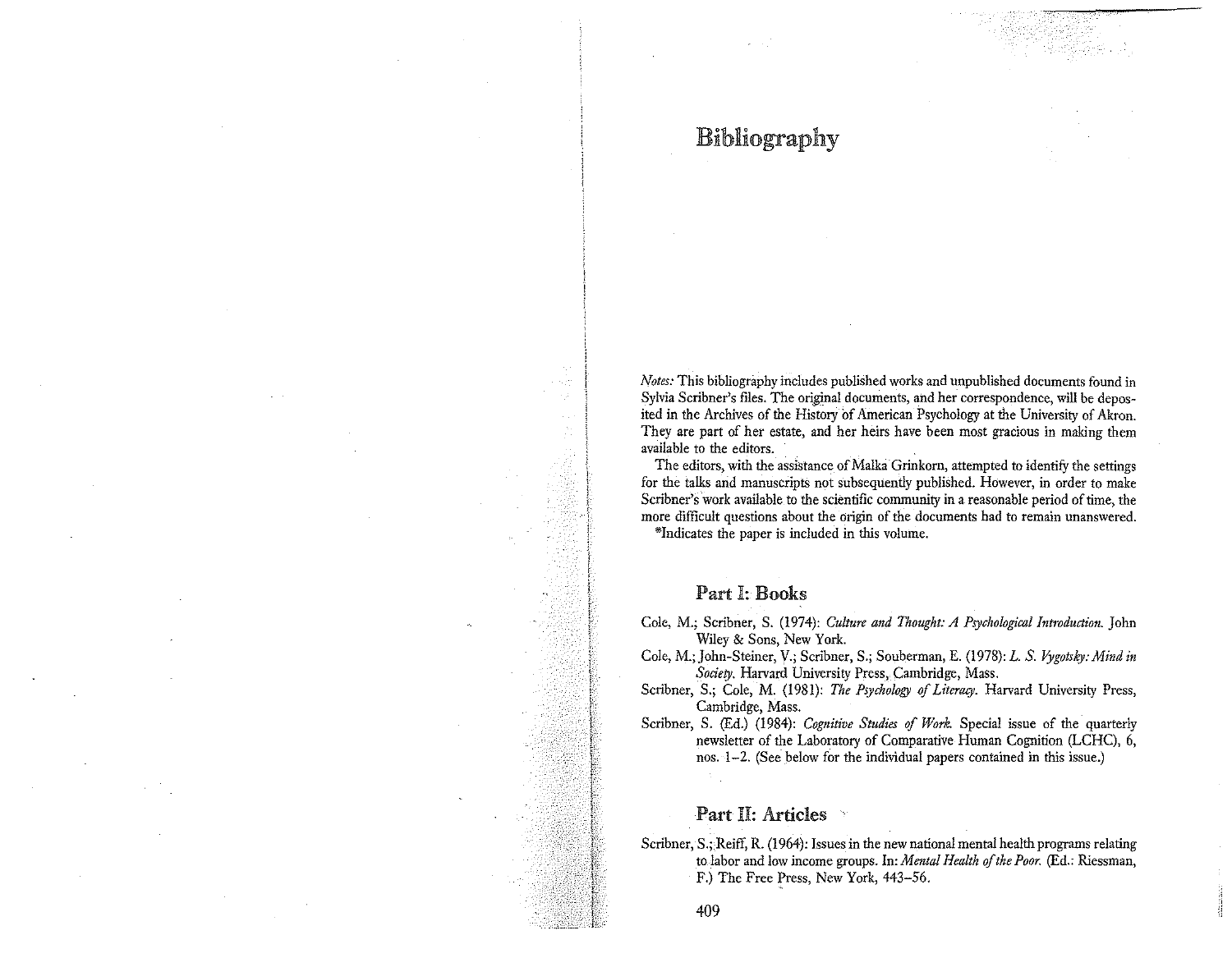410 *Bibliography* 

- **Scribner, S.; Riessman, F. (1965): Underutilization of mental health services by workers and low income groups: causes and** *cures.American]oumal of Psychiatry* **121,**  798-801; abstracted *Modern Medicine,* June 7, 1965, 178.
- Scribner, S. (1970): Advocacy: strategy or solution? A shorter version, Which arena for advocacy? was published in *Social Policy* I, 40 (1970).\*
- Scribner, S.; Reiff, R. (1970): Rehabilitation and community mental health: employability and disability issues. Journal of Rehabilitation 36, 11-15.
- Scribner, S. (1970): What is community psychology made of? In: *Introductory Readings In Community Mental Health.* (Ed.: Cook, P. E.) Holden-Day, Merrifield, Va. 13- 21."
- Scribner, S. (1971): Review of *Psychology and the Problems of Society* by F. R. Korten, S. W. Cook, and J. I. Lacey (Eds.). *Social Aaion* 4, 3.\*
- Scribner, S.; Cole, M. (1972): Effects of constrained recall training on children's performance in a verbal memory task. *Child Development* 43, 845-57.
- Scribner, S.; Cole, M. (1973): Cognitive consequences of formal and informal education. *Science* 182, 553-59.
- Scribner, S. (1974): Review of *The Biopsychology of Development* by E. Tobach, L. R. Aronson, and E. Shaw (Eds.). *Brain* 9, 80.
- Scribner, S. (1974): Developmental aspects of categorized recall in a West African society. *Cognitive Psychology* 6, 475-94.
- Scribner, S. (1974): Psychology and anthropology: getting it together. Review of *Psychological Anthropology* by F. L. K. Hsu (Ed.). *Contemporary Psychology* I 9, 42-43.
- Scribner, S.; Cole, M. (1974): Review of *Class, Codes, and Control,* vol. I, *Theoretical Studies towards a Sociology of Language,* and vol. 2, *Applied Studies* ... by B. Bernstein. Reviews in *Anthropology* !, 387-95.
- Scribner, S. (1975): Review of *Culture and Cognition: Readings in Cross-Cultural Psychology* by J. Berry and P. Dasen *(Eds.).Journal of Cross-Cultural Psychology* 6, 122- 26."
- Scribner, S. (1975): Recall of classical syllogisms: a cross-cultural investigation of error on logical problems. In: *Reasoning: Representation and Process.* (Ed.: Falmagne, R. J.) Lawrence Erlbaum Associates, Hillsdale, NJ., 153-73.\*
- Cole, M.; Scribner, S. (1975): Theorizing about socialization of cognition. *Ethos* 3, 249- 67.
- Scribner, S. (1976): Situating the experiment in cross-cultural research. In: *The Developing Individuaiin a Changing World,* vol. 1, *Historical and Cultural Issues.* (Eds.: Riegel, K. F.; Meacham, J. A.) Mouton & Co., The Hague, 310-21.\*
- Scribner, S. (1976): Review of *Societal Struaures of the Mind,* by U. G. Foa and B. Edna. *American Anthropologist* 78, 655.\*
- Cassallas, M.; Cole, M.; Hall, W. S.; Meissner,].; Scribner, S.; Traupmann, K. (1976): **Memory span for nouns, verbs and function words in low SES children: a replication and\_ critique of Schutz and Keislar.** *Journal of Verbal Learning and Verbal Behavior* 15, 431-35.
- Cole, M.; Scribner, S. (1977): Cross-cultural studies of memory and cognition. In: *Perspectives on the Development of Memory and Cognition.* (Eds.: Kail, R. V., Jr.; Hagen, J. W.) Lawrence Erlbaum Associates, Hillsdale, N.J., 239-71.
- Cole, M.; Scribner, S. (1977): Developmental theories applied to cross-cultural cogni**tive research.** *Annals of the New York Academy of Sciences* **285, "Issues in cross-**

*Bibliography* 

cultural research" (Ed.: Adler, L. L.) 366-73. Reprinted in L. L. Adler (Ed.), *Cross Cultural Research at Issue, New York, Academic Press, 1982.* 

- Scribner, S.; Goody, J.; Cole, M. (1977): Writing and formal operations:  $\frac{3.6}{2}$ among the Vai. *Africa* 47, 289-304. •
- Pratt, M.; Scribner, S.; Cole, M. (1977): Children as teachers: developmental studies of **instructional communications.** *Child Development* **48, 1475-81.**
- Scribner, S. (1977): Modes of thinking and ways of speaking. In: *Thinking: Readings in Cognitive Science* (Eds.: Johnson-Laird, P. W. and Wason, P. C.) Cambridge University Press. Reprinted in R. O. Freedle, *Discourse Production* and Comprehension, vol. 2. Hillsdale, N.J., Lawrence Erlbaum Associates, <sup>1978</sup>.
- Scribner, S.; Cole, M. (1978): Introduction. In: *L. S. Vygotsky: Mind in Society.* (Eds.: Cole, M.; John-Steiner, V.; Scribner, S.; Suberman, E.) Harvard University Press, Cambridge, Mass., 1-14.
- Scribner, S.; Cole, M. (1978): Literacy without schooling: testing for intellectual effects. *Harvard Educational Review* 48, 448-61.
- Scribner, S.; Cole, M. (1978): Unpackaging literacy. *Social Science Information* 1, 17, 19-40. Reprinted in J. Dominic, M. Whiteman, C. Fredericksen (Eds.), *Writing: The Nature, Developilzent and Teaching of Written Communication,* vol. 1, 71-87. Lawrence Erlbaum Associates, Hillsdale, NJ., 1981, 71-87. (This paper has **been translated into Russian.)**
- Scribner, S.; with members of the Laboratory of Comparative Human Cognition (1978): Cognition as a residual category in anthropology. In: *Annual Review of Anthropology* 7, 51-69.
- Orasanu, J.; Lee, C.; Scribner, S. (1979): The development of category organization and **free recall: ethnic and economic group comparisons.** *Child Development* **50,**  1100-9. Reprinted in S. Chess and A. Thomas *(Eds.),Annua/Progres, in Child Psychiatry and Child Development* (1980).
- Scribner, S. (1980): Review of adult illiteracy in the United States, by C. St. John Hunter and D. *Harman. Journal of Reading* 24, 176-78.
- **Mandler,]. M.; Scribner, S.; Cole, M.; Deforest, M. (1980): Cross-cultural invariance**  in story recall. *Child Development* 51, 19-26.
- Scribner, S. (1981): Cultures and textbooks. In: *The Textbook in American Society*. (Eds.: Cole,]. Y.; Sticht, T. G.) Library of Congress, Washington, D.C., 6-8. From **a longer paper, ' 1 Textbooks in Cross-Cultural Perspective," presented at the**  conference, "The Textbook in American Education," held at the Library of Congress, Washington, D.C., May 1979.
- Bartlett, E. J.; Scribner, S. (1981): Text and context: an investigation of referential organization in children's written narratives. In: Writing: The Nature, Development and Teaching of Written Communication, vol. 2. (Eds.: Dominic, J.; Whiteman, M.; Fredericksen, C.) Lawrence Erlbaum Associates, Hillsdale, N.J., 153-67.
- Scribner, S. (1982): Observations on literacy education in China. *The Linguistic Reporter*  $25, 1-4.*$
- Orasanu, J.; Scribner, S. (1982): The development of verbal reasoning: pragmatic, **schematic and operational aspects. In:** *Linguistics and Literacy.* **(Ed.: Frawley,**  W.) Plenum, New York, 285-313.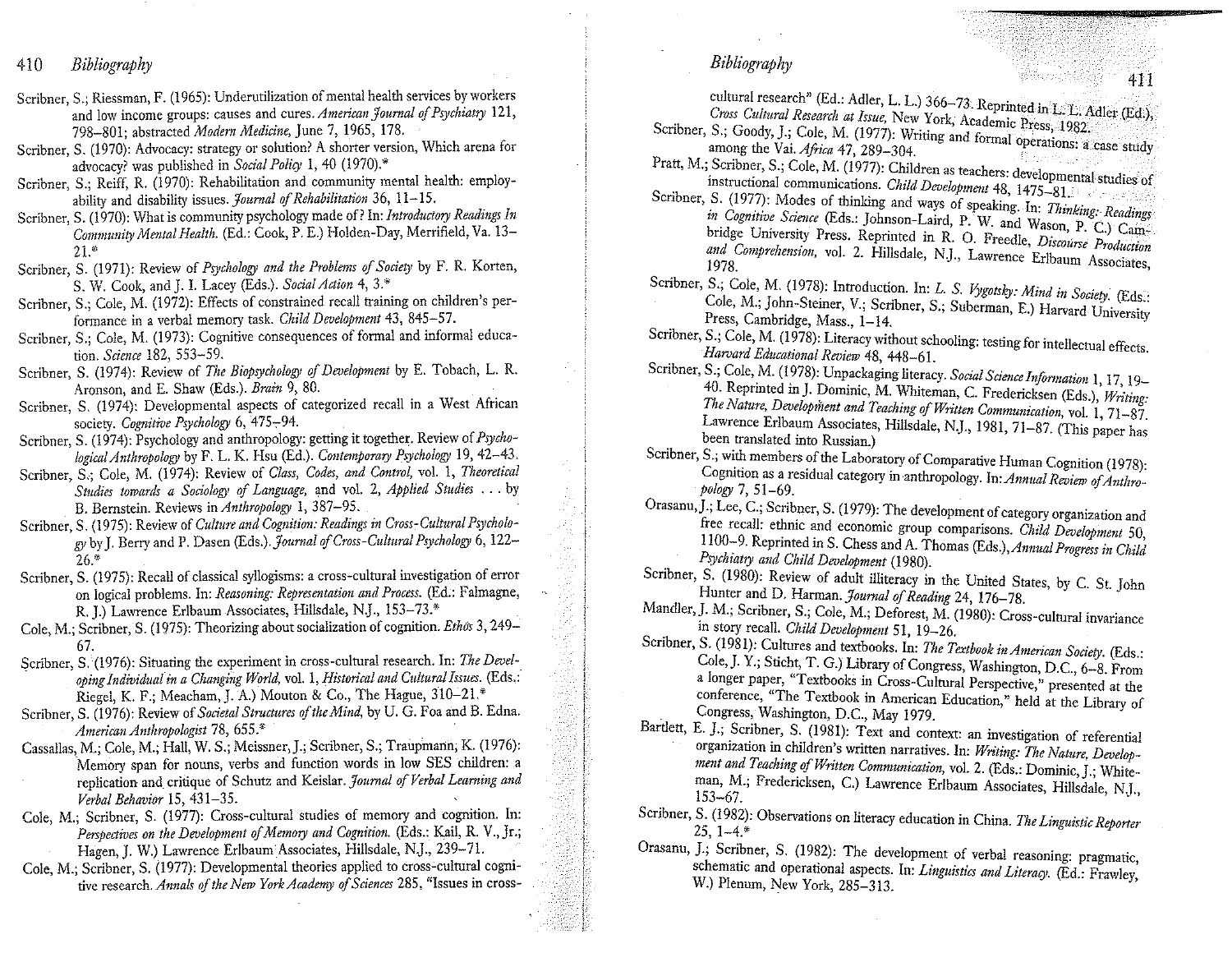412 *Bibliography* 

- Scribner, S. (1984): Literacy in three *metaphors.American Journal of Education* 95, l, 6- 21. Originally given as a talk at Planning Conference on Library and Information Service, The White House, Washington, D.C., April 1979. Reprinted in N. L. Stein (Ed.), *Literacy in American Schools.* Chicago, University of Chicago Press, 1986.\*
- Scribner, S. (1984): The practice of literacy: where mind and society meet. Annals of the *New York Academy of Sciences* 433, volume edited by S. J. White and V. Teller, *Discourses in Reading and Linguistics,* **5-19.** \*
- Scribner, S. (1984): Organizing knowledge at work. Quarterly newsletter of the Laboratory for Comparative Human cognition (LCHC) 6, (1&2), 26-32, special issue: S. Scribner (Ed.), *Cognitive Studies of Work,* 26-32.
- Scribner, S. (1984): Practical problem-solving on the job. Quarterly newsletter of LCHC 6, (1&2), 5-6, special issue: S. Scribner (Ed.), *Cognitive Studies of Work.*
- Scribner, S. (1984): Pricing delivery tickets: "school arithmetic" in a practical setting. Quarterly newsletter of LCHC 6 (1&2), special issue: S. Scribner (Ed.), *Cognitive Studies of Work,* 19-25.
- Scribner, S. (1984): Product assembly: optimizing strategies and their acquisition. Quarterly newsletter of LCHC 6 (1&2), special issue: S. Scribner (Ed.), *Cognitive Studies o/ Work,* 11-19.
- Scribner, S. (1984): Technical note: frequency effect on retrieval of job-related knowledge. Quarterly newsletter of LCHC 6 (1&2), 34-37, special issue: S. Scribner (Ed.), *Cognitive Studies of Work,* 34-37.
- Scribner, S. (1984): Toward a model of practical thinking at work. Quarterly newsletter of LCHC 6 (1&2), special issue: S. Scribner (Ed.), *Cognitive Studies of Work,*  37-41.\*
- Scribner, S. (1984): Use of spatial knowledge in the organization of work. Quarterly newsletter ofLCHC 6 (1&2), special issue: S. Scribner (Ed.), *Cognitive Studies of Work,* 32-34. •
- Scribner, S. (1984): Studying working intelligence. In: *Everyday Cognition: Its Development in Social Context.* (Eds.: Lave, J.; Rogoff, B.) Harvard University Press, Cambridge, Mass., 9-40.\*
- Hawkins,J.; Pea, R. D.; Glick,J.; Scribner, S. (1984): Evidence for deductive reasoning by preschoolers. *Developmental Psychology* 20, 4, 584-94.
- Scribner, S. (1985): Knowledge at work. *Anthropological Education Quarterly* 16, 3, 199- 206. Special issue: J. Lave (Ed.) Originally presented at symposium on the **social organization of knowledge, American Anthropological Association an**nual meeting, 1983.\*
- Scribner, S. (1985): Thinking in action: some characteristics of practical thought. In: • *Practical Intelligence.* (Eds.: Sternberg, R. J.; Wagner, R. K.) Cambridge University Press, New York, 13-30.\*
- Scribner, S. (1985): Vygotsky's uses of history. In: *Culture, Communication and Cognition.*  (Ed.: Wertsch, J. V.) Cambridge University Press, New York, 119-45.\*
- Scribner, S. (1987): lnttoduction to Part B. In: *The Future of Literacy in a Changing World.* (Ed.: Wagner, D. A.) Pergamon Press, New York, 19-24.\*
- Scribner, S. (1987): Head and hand: An action approach to thinking. *Teachers College*  Record 92, 582-602.
- *Bibliography*
- Scribner, S. (1988): Mental and manual work: an activity theory orientation: In: Proceedings of the First International Congress on Activity Theory, (Eds.: Hildenbrand-Nilshon, M. and Reuckriem, G.) Drack und Verlag System Drack, Berlin, 221-230.\*
- Stephens, J.; Scribner, S. (1989): Experimental studies on the relationship of school math and work math. *NCEE Technical Paper* no. 4.
- Scribner, S.; Sachs, P. (1990): On the job training: a case study. NCEE Brief no. 9, August 1990. Condensed version of report by Scribner and Sachs (1989-90).
- Scribner, S. (1990): A sociocultural approach to the study of mind. In G. Greenberg and E. Tobach (Eds.): *Theories of the Evolution of Knowing.* Lawrence Erlbaum Associates, Hillsdale, NJ., 107-20.\*
- Scribner, S.; Martin, L. M. W. (1991): Laboratory for cognitive studies of work: a case study of the intellectual implications of a new technology. *Teachers College Record* 92, 4, 582-602.
- Scribner, S.; Sachs, P. (1991): Knowledge acquisition at work. IEE Brief no. 2, December 1991. Condensed version of report by Scribner, Sachs, DiBello, & Kindred (1991 ).
- Scribner, S.; Beach, K. (1993): An activity theory approach to memory. *Applied Cognitive Psychology,* 7, 185-90.  $\Delta \sim$

## Part HI: Invited presentations

- Scribner, S. (1963): Issues in the development of a labor mental health program. Paper **presented at the American Orthopsychiatric Association Meeting.\***
- **Scribner, S. (1966): Insurance coverage for mental illness. Paper presented at mental health seminar of trade union health and welfare administrators, New York.**
- Scribner, S.; Adler, D. (1968 or 1969): Effect of written verbal stimulus materials on **grouping performance in a free-sort test. Lecture.**
- Scribner, S. (1969): Research as social process. Paper presented at the American Psy**chological Association symposium on community development, Washington,**  D.C., September 3.\*
- Scribner, S. (1974): Description of research program on Vai literacy and its cognitive **consequences. Rockefeller University lecture.**
- **Scribner, S. (1975): Psychologists, process, and performance. Paper presented at seminar on merit and equality in a just society of the Technology and Culture Seminar, Massachusetts Institute of Technology, Cambridge, Mass. Proceed**ings were printed and distributed in plastic ring binders; see pp. 84-87.<sup>\*</sup>
- Scribner, S. (1976): Studying cognitive consequences of literacy. Paper presented at the 21st International Congress of Psychology, Paris.
- Scribner, S.; Cole, M. (1976): Studies of subcultural variations in semantic memory: **implications of cross-cultural research. Paper presented at Symposium on Race and Sex Differences in Ability, American Psychological Association annual meeting. A longer version, in French, was published in Bulletin de Psy**chologie, special annual for 1976, titled "La memoire semantique," Paris.
- Bartlett, E. J.; Scribner, S. (1977): In reference to writing: some analyses of texts produced by children. Paper presented at NIE Conference on Writing, June  $13 - 15$ .

 $\sim$   $\sim$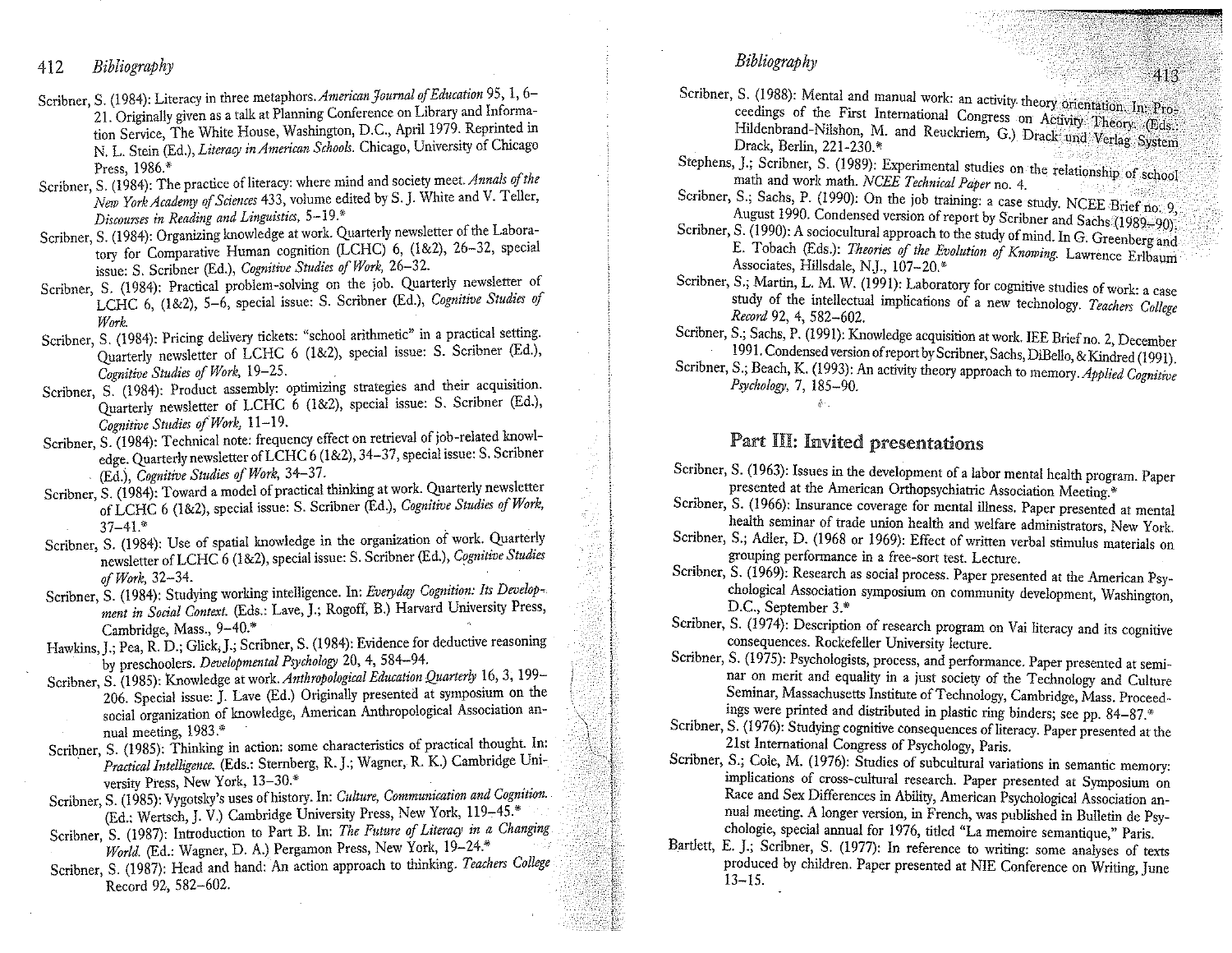- 414 *Bibliography*
- Scribner, S. (1979): Invited presentation. Bellagio IV Workshop on Literacy, Italy.

Scribner, S. (1980): The concept of practice in research on culture and thought. Lecture.

- Scribner, S. (1980): Studying literacy at work: bringing the laboratory to the field. Paper presented at NIE Conference on Basic Sldlls for Productivity and Participa**tion) Washington, D.C., May.\***
- Scribner, S. (1981): Psychology and education in China. Paper presented at the Center for Applied Linguistics, January 19.
- Scribner, S. (1983/1992): Mind in action: a functional approach to thinking. Paper **presented at the Society for Research in Child Development biennial meeting,**  April 24, 1983. Posthumously printed in quarterly newsletter of the Laboratory of Comparative Human Cognition, 14, 4, 103-10, 1992.\*
- Scribner, S. (1984): Does ontogeny recapitulate history?: An examination of Vygotsky's **sociohistorical theory. Paper prepared for presentation at the 23rd Interna**tional Congress of Psychology, Acapulco, Mexico, September 2-7.
- Scribner, S. (1985?): Externalizing mind. Paper possibly presented at American Anthro**pological Association Meeting at symposium on Soviet psychology and the social construction of cognition.**
- **Scribner, S. (1985): Introductory remarks and discussion from session, "Literacy and**  Human Development," in which Scribner was a discussant, at the Conference on the Future of Literacy in a Changing World, University of Pennsylvania.
- Scribner, S. (1985): Three developmental paradigms. Paper presented at symposium, **"Soviet Psychology and the Social Construction of Cognition/' American Anthropological Association annual meeting, Washington, D.C.\***
- Scribner, S. (1987): Literacy as a social activity. Paper presented at the Center for the Study of Writing and Literacy, School of Education, State University of New
- York at Albany.<br>Scribner, S.; Sachs, P. (1987): Cognitive studies of work. Paper presented at the annual meeting of the American Anthropological Association, Chicago, November 27.
- Sachs, P.; Scribner, S. (1989): Technology and production ideology. Paper presented at **American Anthropological Association, Washington, D.C.**
- Martin, L. M. W.; Scribner, S.; Beach, K. (1990): Hand to symbol: studying the **transformation of machining activity by the introduction of computer-control.**
- **Paper presented at the Second International Standing Conference for Re**search on Activity Theory, Helsinki, Finland.
- Sachs, P.; Scribner, S. (1990): Work practices, knowledge and culture: organization **confusion. Lecture.**

## Part IV: Reports

- Scribner, S. (1964): Notes on insurance coverage of mental illness (excerpts from a report of the National Institute of Labor Education).
- Scribner, S. (1966): Mental health and labor organizations. Final report by National Institute of Labor Education (NILE) to National Institute of Mental Health.
- Scribner, S. (1974): Cross-cultural studies of cognitive skills among an adult blue-collar population. Prospectus submitted to NIE.
- Bartlett, E. J.; Scribner, S. (1977): A study of referring expressions in children's written **narratives. Report to the Ford Foundation.**

*Bibliography* 

- Scribner, S. (1982): Acquisition of practical problem-solving skills. Proposal submitted to National Science Foundation. **to National Science Foundation.** • ·,, • • -*.:*
- Scribner, S. (1982): Learning studies of practical problem-solving. Proposal submitted to National Institute of Education, later withdrawn.
- Scribner, S. (1983): Acquisition of practical problem-solving skills. Narrative report reviewing the first year of the project, submitted to National Science Founda: tion. (See proposal by same title, 1982.)
- Scribner, S. (1985): Cognitive skill acquisition at work. Proposal to National Center on Education and Employment (NCEE) through Institute on Education and the Economy (IEE), Teachers College, Columbia University. (See progress reports, 1987 and 1988.)
- Harman, D.; McDermott, R. P.; Scribner, S. (1986): Literacy and the workplace: **interdisciplinary perspectives and recommendations for a troubled area of educational practice. Proposal by the Institute on Education and Economy**  (IEE), Teachers College, Columbia University.
- Harman, D.; McDermott, R. P.; Scribner, S. (1986): Illiteracy: conceptualizing it and solving it. Preproposal submitted to Rockefeller Foundation by IEE, Teachers College, Columbia University.
- Scribner, S. (1987): Cognitive skill acquisition at work. Progress report to National Center on Education and Employment (NCEE). (See proposal, 1985, and progress report, 1988.)
- Scribner, S. (1988): Cognitive skill acquisition at work. Progress report to National Center on Education and Employment (NCEE). (See proposal, 1985, and progress report, 1987.)
- Scribner, S. (1988): Technical and symbolic knowledge in CNC machining. Proposal to National Center for Research in Vocational Education (NCRVE) through IEE (Institute on Education and the Economy), Teachers College, Columbia Uni**versity.**
- Scribner, S. (1989): Analysis and synthesis of cognitive studies of work. Proposal to National Center for Research in Vocational Education (NCRVE).
- Scribner, S.; Sachs, P. (1987-90): A study of on-the-job training. Final report to **National Center on Education and Employment, later issued as** *NCEE Technical Paper* no. 13.
- Scribner, S. (1990): Learning in the workplace. Narrative report to Spencer Founda**tion.**
- Scribner, S.; Sachs, P.; with DiBello, L.; Kindred,]. (1991): Knowledge acquisition at **work. Final report to National Center on Education and Einployment. Later**  issues as *NCEE Technical Paper* no. 22.
- Beach, K.; Scribner, S.; Zazanis, E. (1992): Counting by weighing in a stockroom: the **transformation of ratio in technological artifacts and practice. Report to Spencer Foundation.**

## Part V: Other unpublished works

Scribner, S. (1966): Comparison study of Amalgamated Clothing Workers [Health] **Insurance Fund Claimants. Part I: Characteristics of claimants with chronic**  nonmental conditions. Part II: Psychiatric claimants.

--··.·'"'··c-.-·--:~~